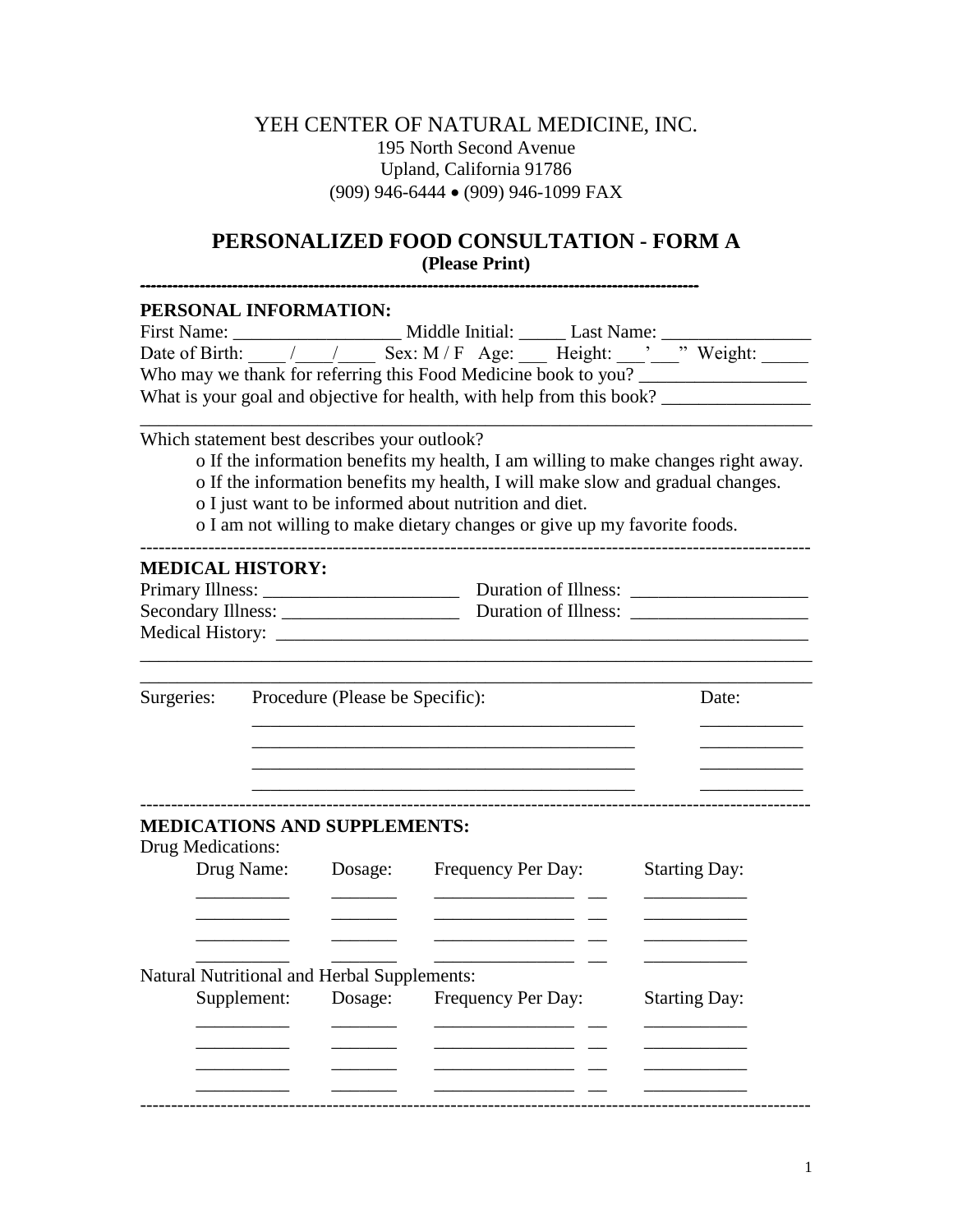|                                                                                                                                                                                     | <b>BIOLOGICAL EVALUATION:</b>                                                                  |                                            | 1. Do you have high blood pressure? o yes o no high cholesterol? o yes o no<br>If yes, please explain: $\sqrt{ }$ |                                  |            |  |
|-------------------------------------------------------------------------------------------------------------------------------------------------------------------------------------|------------------------------------------------------------------------------------------------|--------------------------------------------|-------------------------------------------------------------------------------------------------------------------|----------------------------------|------------|--|
| 2. Do you suffer from headaches, migraines or head pain?                                                                                                                            | o yes                                                                                          | o no                                       |                                                                                                                   |                                  |            |  |
|                                                                                                                                                                                     | 3. Do you suffer from dizziness or vertigo? Do you faint?                                      |                                            |                                                                                                                   |                                  |            |  |
| 4. Do you suffer from chest pains or shortness of breath?                                                                                                                           | o yes                                                                                          | o no                                       |                                                                                                                   |                                  |            |  |
|                                                                                                                                                                                     | 5. Date of EKG or stress test for the heart?                                                   |                                            |                                                                                                                   |                                  |            |  |
| 6. Do you suffer from pain of the hypochondriac region or rib cage?<br>If yes, please explain: $\sqrt{\frac{2}{1-\frac{1}{2}} + \frac{1}{2-\frac{1}{2}} + \frac{1}{2-\frac{1}{2}}}$ |                                                                                                |                                            |                                                                                                                   |                                  | o no       |  |
| 7. Do you suffer from upper or lower abdominal pain?                                                                                                                                |                                                                                                |                                            |                                                                                                                   |                                  | o yes o no |  |
| 8. Do you experience loss of appetite, nausea or vomiting?                                                                                                                          |                                                                                                |                                            |                                                                                                                   |                                  | o no       |  |
|                                                                                                                                                                                     | 9. Do you suffer from anorexia, bulimia or compulsive eating?                                  |                                            |                                                                                                                   | o yes o no                       |            |  |
| 10. Do you have bodily aches and pains?                                                                                                                                             |                                                                                                |                                            |                                                                                                                   |                                  | o no       |  |
|                                                                                                                                                                                     | 11. How many times per year do you catch a cold or flu?<br>How many days does it usually last? |                                            |                                                                                                                   |                                  |            |  |
|                                                                                                                                                                                     | 12. Do you suffer from respiratory infections?                                                 |                                            |                                                                                                                   | o yes                            | o no       |  |
|                                                                                                                                                                                     | chronic cough<br>phlegm<br>bronchitis                                                          | runny nose<br>post nasal drip<br>pneumonia | 13. Do you suffer from any of the following? Please circle all that apply:<br>sneezing<br>rhinitis<br>sinusitis   | asthma<br>hay fever<br>allergies |            |  |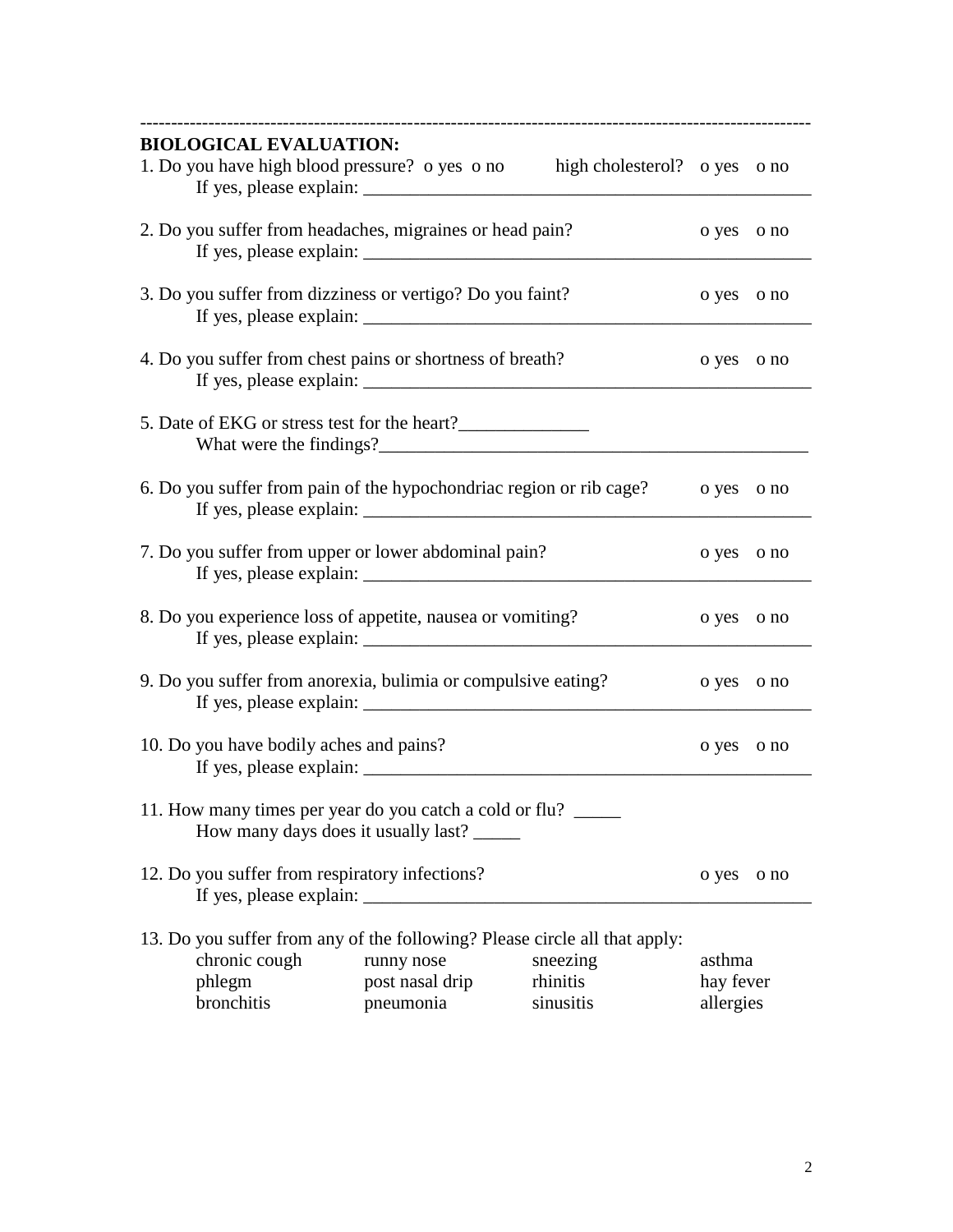| The color of my phlegm/mucous is usually:<br>(Please circle all that apply.)                                                                                                                                                                                                                                                                                              | Clear<br>Yellow<br>Orange<br>Green<br><b>Brown</b><br>With Blood |       |      |
|---------------------------------------------------------------------------------------------------------------------------------------------------------------------------------------------------------------------------------------------------------------------------------------------------------------------------------------------------------------------------|------------------------------------------------------------------|-------|------|
| Comments:                                                                                                                                                                                                                                                                                                                                                                 |                                                                  |       |      |
| 14. Do you suffer from food allergies?<br>If yes, please list foods that you are allergic to: _____________________________                                                                                                                                                                                                                                               |                                                                  | o yes | o no |
| 15. Do you have normal bowel movements, 2-3 times daily?                                                                                                                                                                                                                                                                                                                  |                                                                  | o yes | o no |
| 16. Do you suffer from diarrhea, dysentery or constipation?<br>If yes, please explain:                                                                                                                                                                                                                                                                                    |                                                                  | o yes | o no |
| 17. Is your urine color light yellow or dark yellow? ___________________________                                                                                                                                                                                                                                                                                          |                                                                  |       |      |
| 18. Do you have blood in the urine and painful or burning urination?<br>If yes, please explain: $\frac{1}{1}$ = $\frac{1}{1}$ = $\frac{1}{1}$ = $\frac{1}{1}$ = $\frac{1}{1}$ = $\frac{1}{1}$ = $\frac{1}{1}$ = $\frac{1}{1}$ = $\frac{1}{1}$ = $\frac{1}{1}$ = $\frac{1}{1}$ = $\frac{1}{1}$ = $\frac{1}{1}$ = $\frac{1}{1}$ = $\frac{1}{1}$ = $\frac{1}{1}$ = $\frac{1$ |                                                                  | o yes | o no |
| 19. How many glasses of water do you consume daily? _______ How many ounces? _____                                                                                                                                                                                                                                                                                        |                                                                  |       |      |
| 20. Please explain your exercise routine:                                                                                                                                                                                                                                                                                                                                 |                                                                  |       |      |

21. Please explain how you relax and cope with stress: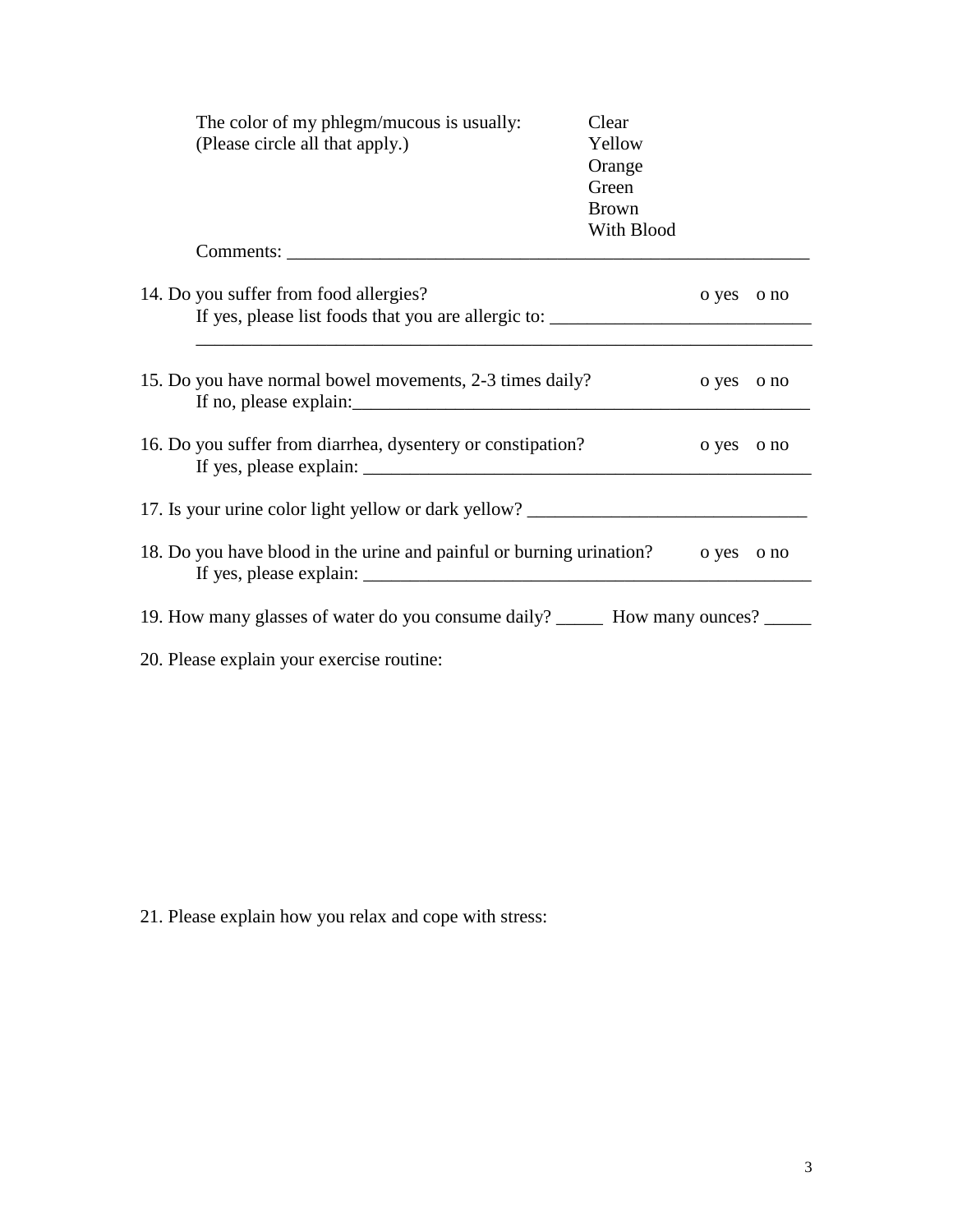| 22. How many hours do you sleep each night?<br>I sleep from $\_\_\_\$ a.m. / p.m. to $\_\_\_\$ a.m. / p.m.<br>I nap from $\_\_\_\$ a.m. / p.m. to $\_\_\_\$ a.m. / p.m.                          |            |      |
|--------------------------------------------------------------------------------------------------------------------------------------------------------------------------------------------------|------------|------|
| 23. Do your hands and feet feel cold, numb or tingly?                                                                                                                                            | o yes o no |      |
| 24. Do you suffer from uncontrolled movement(s) or seizures?<br>If yes, please explain: $\frac{1}{\sqrt{1-\frac{1}{2}} \cdot \frac{1}{\sqrt{1-\frac{1}{2}}}}$                                    | o yes      | o no |
| 25. Do you suffer from mood swings, anxiety, anger or depression?                                                                                                                                | o yes      | o no |
| 26. Have you been diagnosed with cancer, tumors or cysts?                                                                                                                                        | o yes      | o no |
| 27. Do you smoke cigarettes, drink alcohol or take drugs?                                                                                                                                        | o yes      | o no |
| 28. Do you have hair loss or gray hair?                                                                                                                                                          | o yes      | o no |
| 29. Do you have wrinkles, dry skin, skin flaws and/or blemishes?<br>If yes, please explain:                                                                                                      | o yes      | o no |
| 30. Do you suffer from hypoglycemia or hyperglycemia?                                                                                                                                            | o yes      | o no |
| 31. Do you suffer from hypothyroidism or hyperthyroidism?<br>o yes                                                                                                                               | o no       |      |
| 32. Do you have tendinitis, bursitis, arthritis or osteoarthritis?<br>If yes, please explain:                                                                                                    | o yes o no |      |
| 33. I have a tendency to feel (cool, cold, warm, hot)?<br>(please circle one)<br>(please circle one)<br>I enjoy (spring, summer, autumn, winter) the most?                                       |            |      |
| 34. Please circle all that apply to your personality:<br>Aggressive<br>Loud<br>Talkative<br>Fun-Loving<br>Friendly<br>Social<br>Organized<br>Picky/Choosy<br>Passive<br>Generous<br>Quiet<br>Shy |            |      |
| 35. Please circle all that apply to your lifestyle:<br>Prefer Outdoor<br>Athletic<br>Active<br>Prefer Indoor                                                                                     | Sedentary  |      |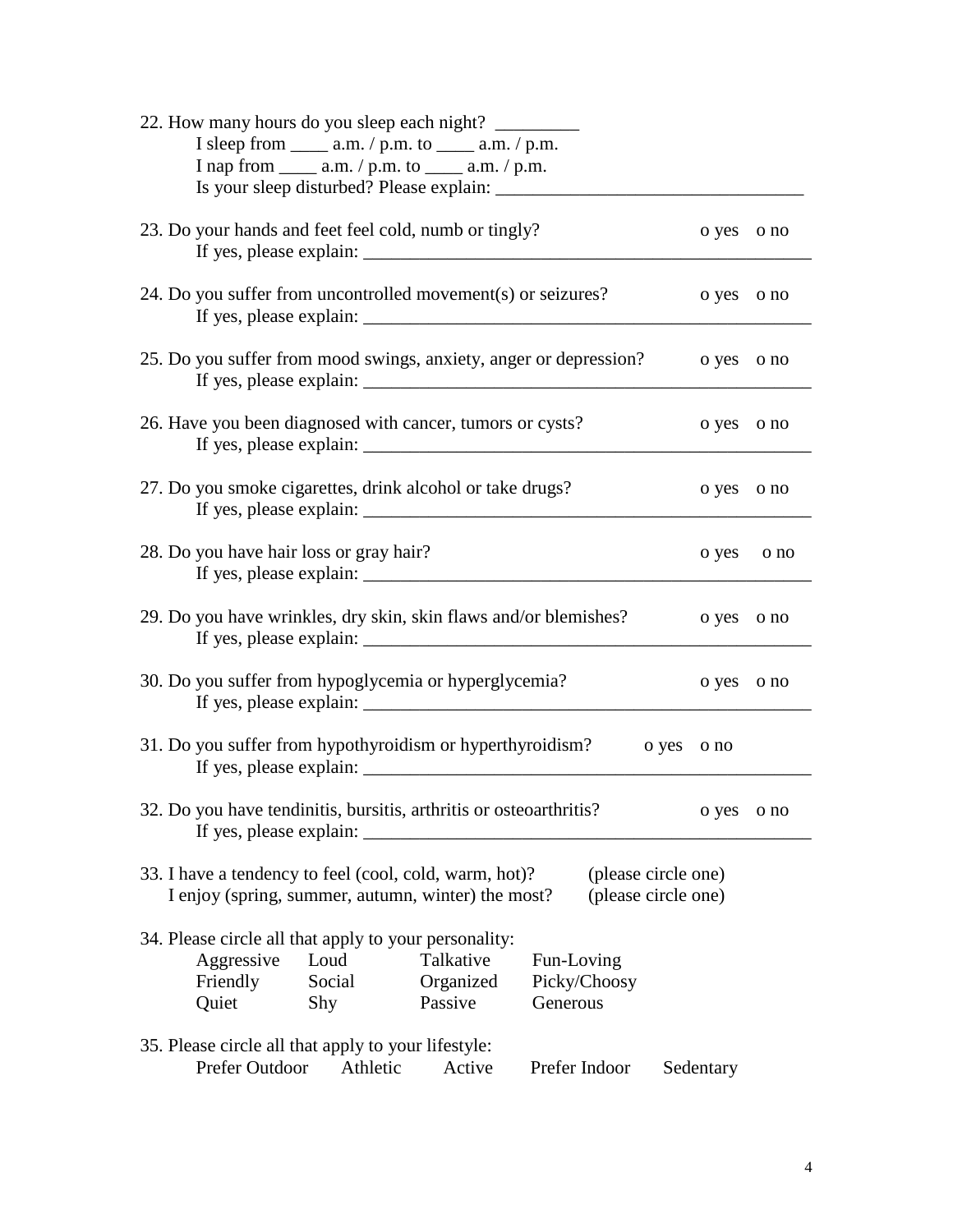|                                 | 36. Please circle the emotion that most applies to you:                                                                                                                                                                                                                                                                                                                                                                                                                                                          |     |       |            |      |
|---------------------------------|------------------------------------------------------------------------------------------------------------------------------------------------------------------------------------------------------------------------------------------------------------------------------------------------------------------------------------------------------------------------------------------------------------------------------------------------------------------------------------------------------------------|-----|-------|------------|------|
|                                 | Anger Sadness Fear                                                                                                                                                                                                                                                                                                                                                                                                                                                                                               | Joy | Worry |            |      |
|                                 | 37. How many hours a day do you engage in  (24 hours total)?<br>studying? ______ working? _____ sleeping/napping? ____<br>playing? ______ exercising? _____ resting/relaxing? ____                                                                                                                                                                                                                                                                                                                               |     |       |            |      |
| <b>WOMEN ONLY:</b>              | Do you have reoccurring yeast, bladder or urinary tract infections? o yes ono<br>If yes, please explain: $\frac{1}{\sqrt{1-\frac{1}{2}} \cdot \frac{1}{\sqrt{1-\frac{1}{2}} \cdot \frac{1}{\sqrt{1-\frac{1}{2}} \cdot \frac{1}{\sqrt{1-\frac{1}{2}} \cdot \frac{1}{\sqrt{1-\frac{1}{2}} \cdot \frac{1}{\sqrt{1-\frac{1}{2}} \cdot \frac{1}{\sqrt{1-\frac{1}{2}} \cdot \frac{1}{\sqrt{1-\frac{1}{2}} \cdot \frac{1}{\sqrt{1-\frac{1}{2}} \cdot \frac{1}{\sqrt{1-\frac{1}{2}} \cdot \frac{1}{\sqrt{1-\frac{1}{2}}$ |     |       |            |      |
| Have you ever been pregnant?    | If yes, please explain any difficult pregnancies or complications during childbirth:                                                                                                                                                                                                                                                                                                                                                                                                                             |     |       | o yes o no |      |
|                                 |                                                                                                                                                                                                                                                                                                                                                                                                                                                                                                                  |     |       |            |      |
| Are you currently pregnant?     | <b>MENSTRATING WOMEN ONLY:</b><br>If yes, how many months:                                                                                                                                                                                                                                                                                                                                                                                                                                                       |     |       | o yes o no |      |
|                                 | Do you suffer from abnormal menstrual cycles?                                                                                                                                                                                                                                                                                                                                                                                                                                                                    |     |       | o yes o no |      |
|                                 | During menstruation, do you have cramps?                                                                                                                                                                                                                                                                                                                                                                                                                                                                         |     |       | o yes      | o no |
| Do you suffer from PMS?         |                                                                                                                                                                                                                                                                                                                                                                                                                                                                                                                  |     |       | o yes o no |      |
| Are you on birth control pills? |                                                                                                                                                                                                                                                                                                                                                                                                                                                                                                                  |     |       | o yes      | o no |
|                                 | <b>MENOPAUSE WOMEN ONLY:</b><br>Are you undergoing hormone replacement therapy?                                                                                                                                                                                                                                                                                                                                                                                                                                  |     |       | o yes      | o no |
|                                 | How long have you experienced absence of menstruation? _________________________                                                                                                                                                                                                                                                                                                                                                                                                                                 |     |       |            |      |
|                                 | Do you suffer from menopause symptoms?                                                                                                                                                                                                                                                                                                                                                                                                                                                                           |     |       | o yes      | o no |
|                                 |                                                                                                                                                                                                                                                                                                                                                                                                                                                                                                                  |     |       |            |      |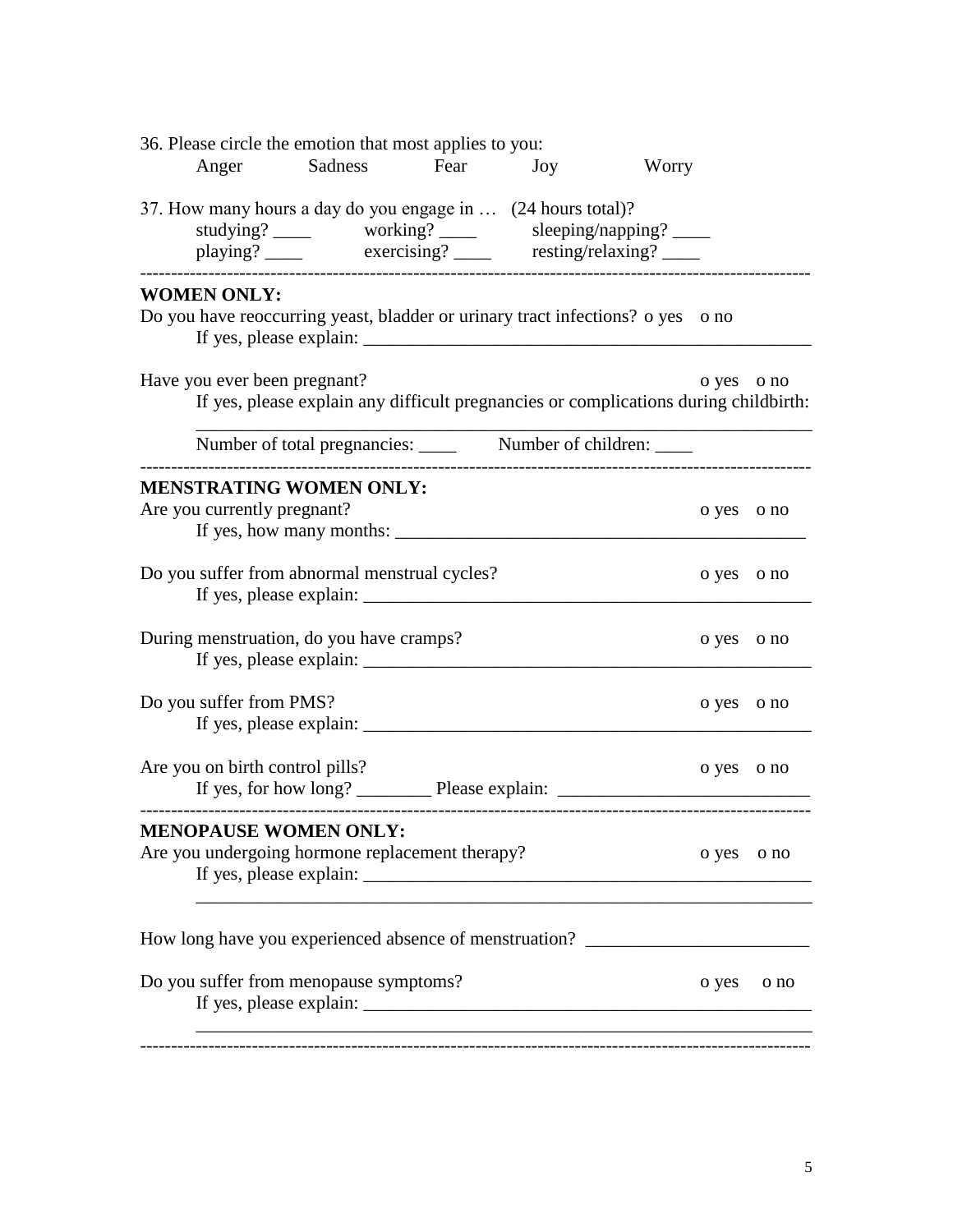| <b>HYSTERECTOMY PATIENTS ONLY:</b>                        |            |      |
|-----------------------------------------------------------|------------|------|
|                                                           |            |      |
|                                                           |            |      |
| Are you undergoing hormone replacement therapy?           | o yes      | o no |
| <b>MEN ONLY</b>                                           |            |      |
| Do you have prostatitis or prostate enlargement?          | o yes o no |      |
| Have you had a vasectomy?                                 | o yes o no |      |
| Do you suffer from impotence or sterility?                | o yes o no |      |
| Do you have nocturnal emissions?                          | o yes o no |      |
| Do you have painful ejaculation or premature ejaculation? | o yes o no |      |
|                                                           |            |      |
|                                                           |            |      |
|                                                           |            |      |

# After completing this form, please return it to the receptionist office. Thank you.

------------------------------------------------------------------------------------------------------------

------------------------------------------------------------------------------------------------------------ The information I have provided is true and accurate to the best of my knowledge. I understand that this information will be held in strict confidentiality between the medical staff at Yeh Center of Natural Medicine, Inc. and myself.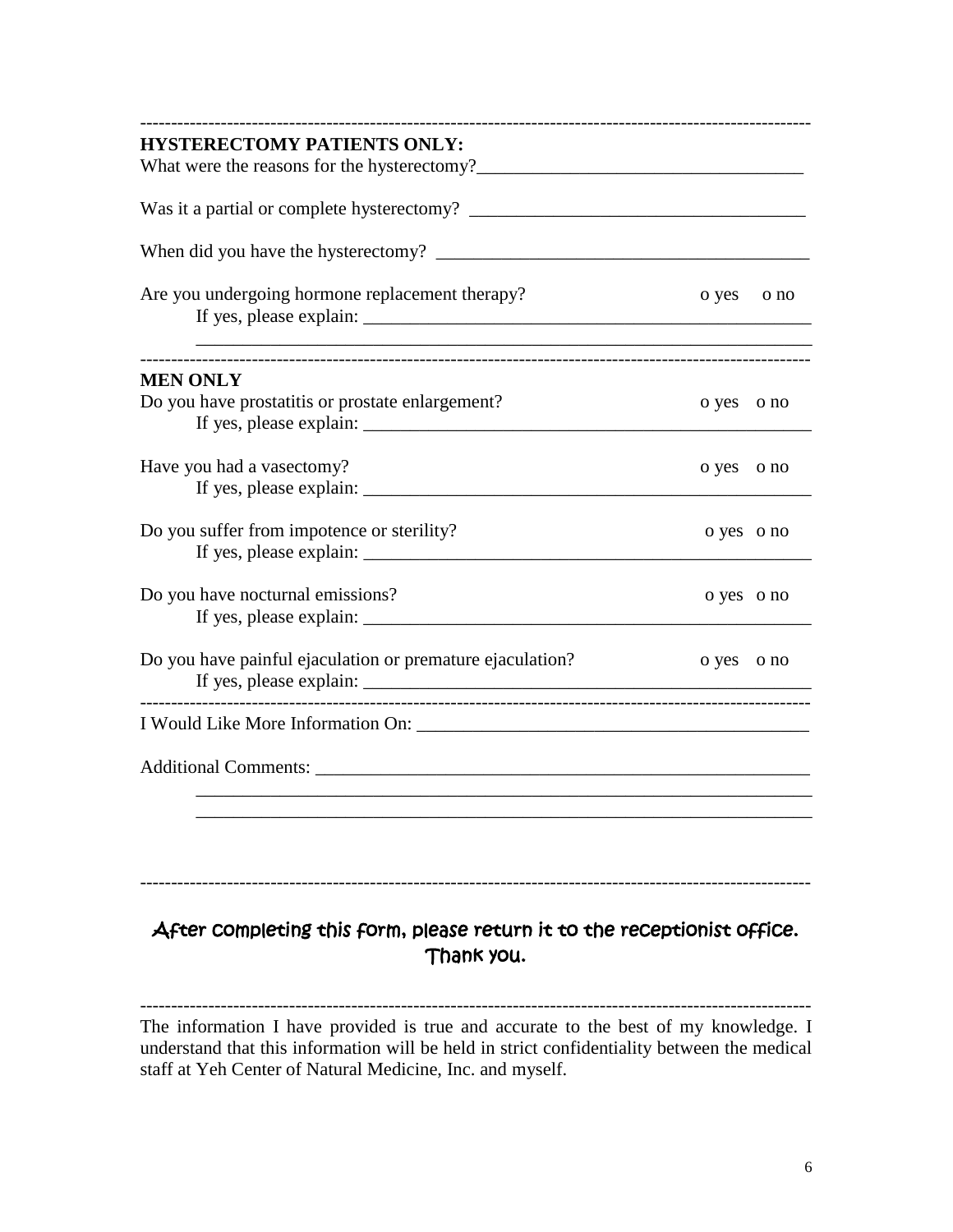The purpose of "Food Consultation" is to familiarize the patient with food medicine, nutrition, and diet on an individualized basis. The manual does not make any health claims, and the information introduced does not take the place of physician's care, medical procedures, lab tests, or any necessary medication.

Yeh Center of Natural Medicine, Inc. also does not in any way encourage any person to try to heal themselves or to stop their current medical care and supervision, as all medical treatment requires the knowledge and skill of a trained professional. Due to the personalized nature of this food medicine program, long hours are spent putting it together. Therefore, there is no exchange or refund for this book. I have read and understand the above statements.

| Print Name: | .signature: | Jate |
|-------------|-------------|------|
|-------------|-------------|------|

# **Food Medicine for Your Health and Wellness!** J.

*Food Consultation on a schedule time we agree* **\$250 This amount includes the digital tongue diagnosis and ALL of the following books - 5 books total!**

### **1. FOODS OF FOOD MEDICINE TM**

*It is a unique food encyclopedia with knowledge of food biology, chemistry, and physics. This book also provides food effects for health.*

### **2. SEASONAL FOOD MEDICINE TM**

*Specific foods required by the body and vital organ systems during the changing seasons. This is your guide through spring, summer, autumn and winter foods and related systems.*  $\frac{1}{2}$ 

## **3. BALANCED FOOD MEDICINE TM**

*It takes an in-depth look at the importance of food, the major determinants of health, the balance of chemistry, physics and biology, and special care for specific illnesses. It is a comprehensive guide for your health and wellness.*  $\overline{a}$ 

## **4. NATURAL MEDICINE WORKS**

*It is the complete collection of inspirational recoveries and patient testimonials that will touch your heart, mind and soul. This book also includes history, theory and use of natural medicine.*  $\frac{1}{2}$